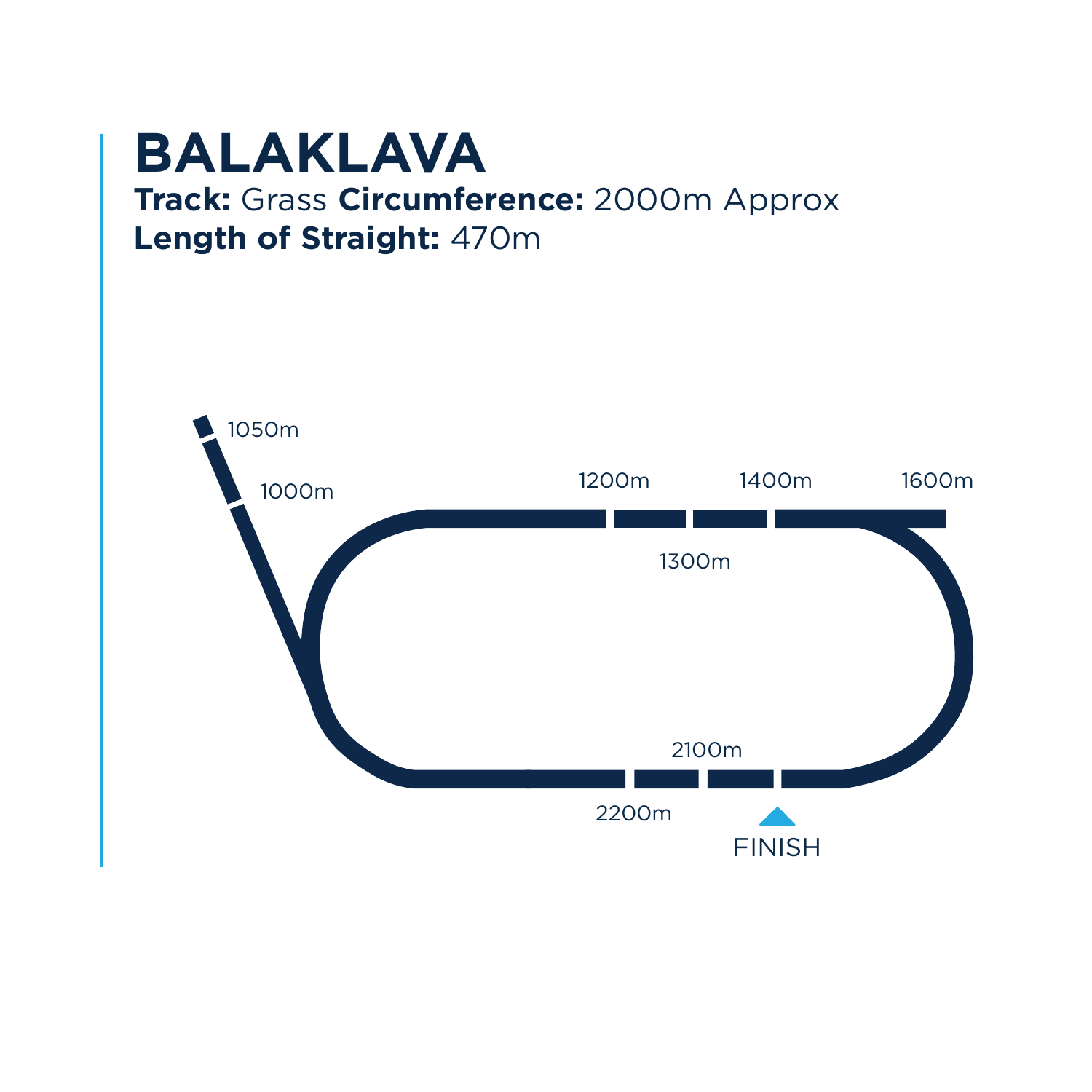# **BORDERTOWN**

#### **Track:** Grass **Circumference:** 1606m **Length of Straight:** 310m

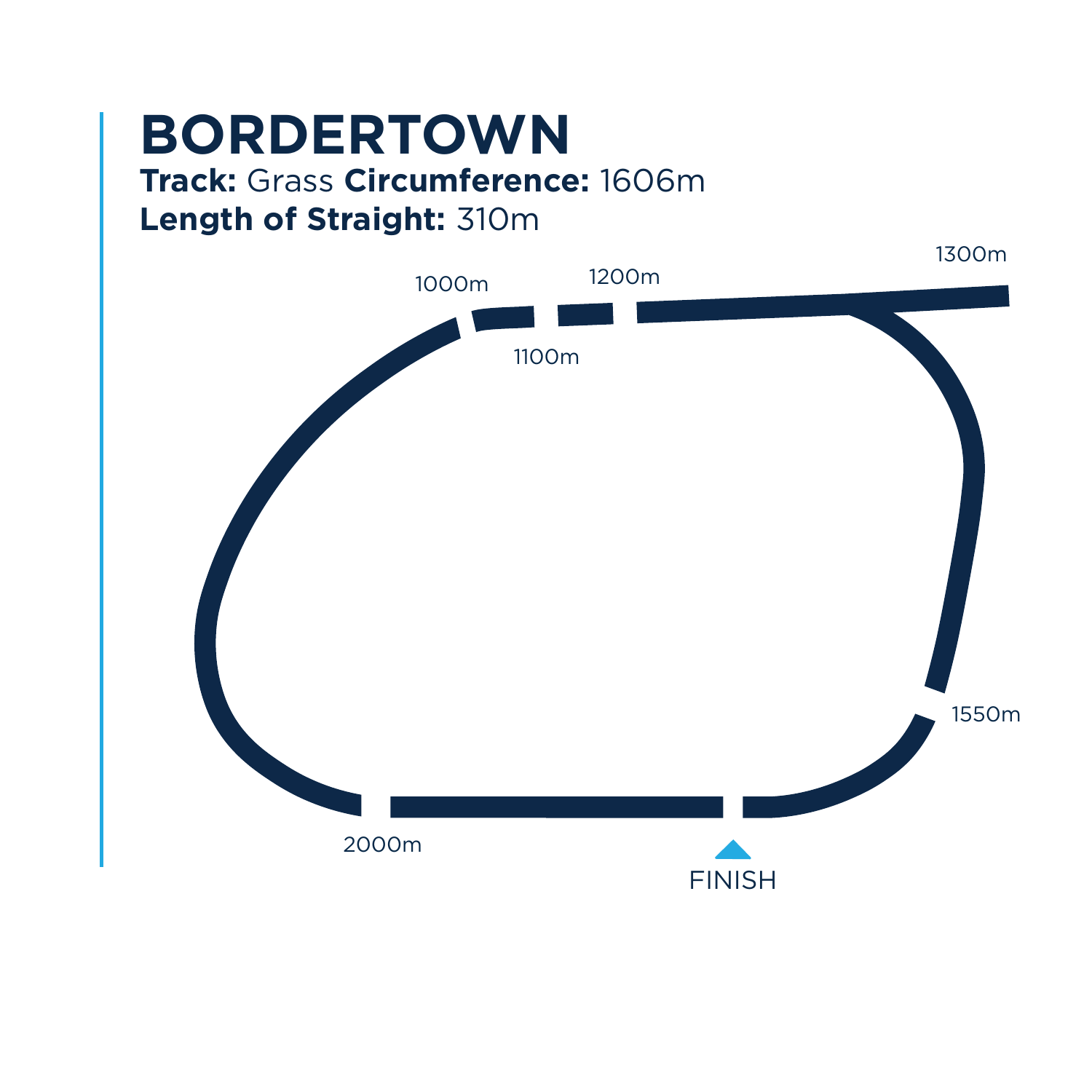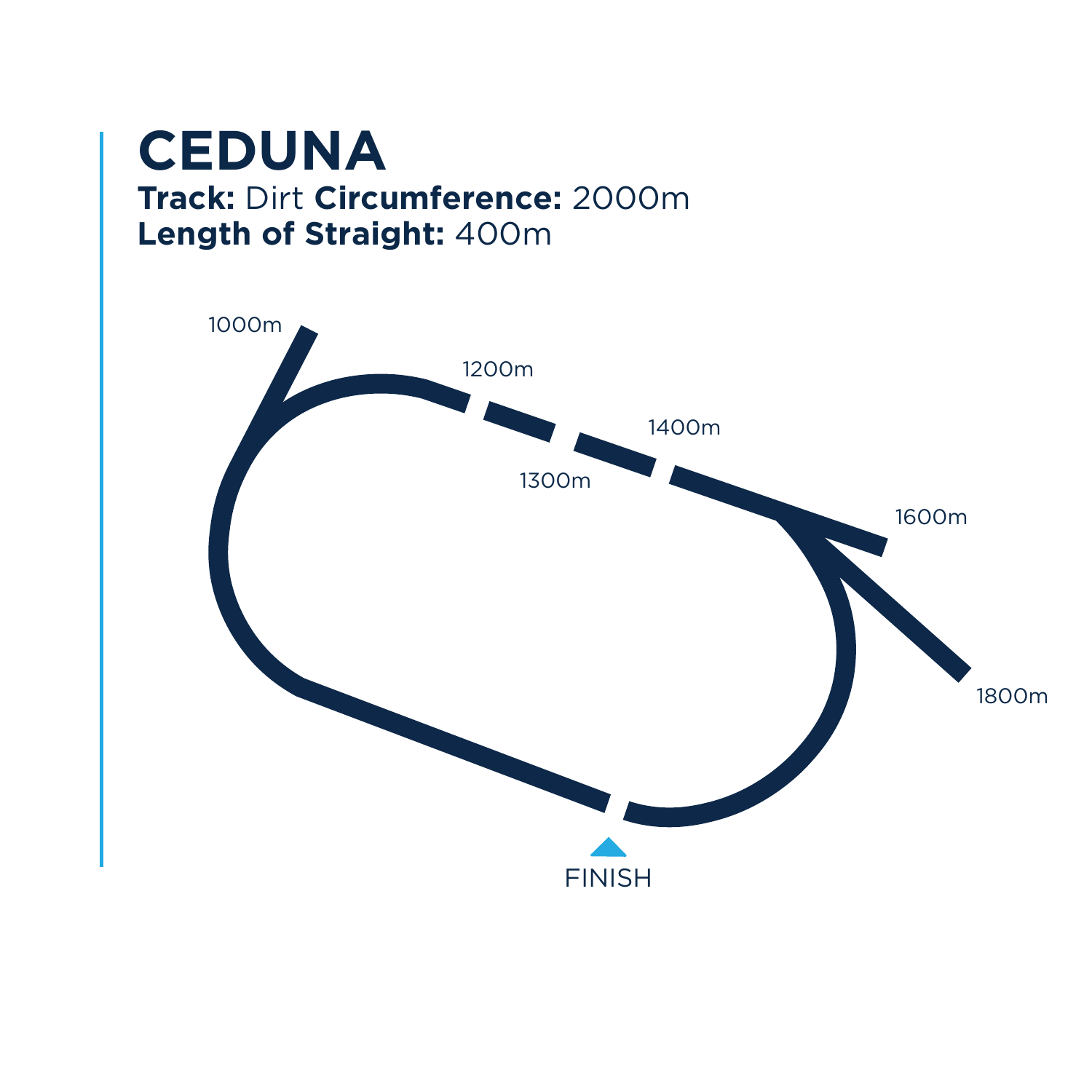

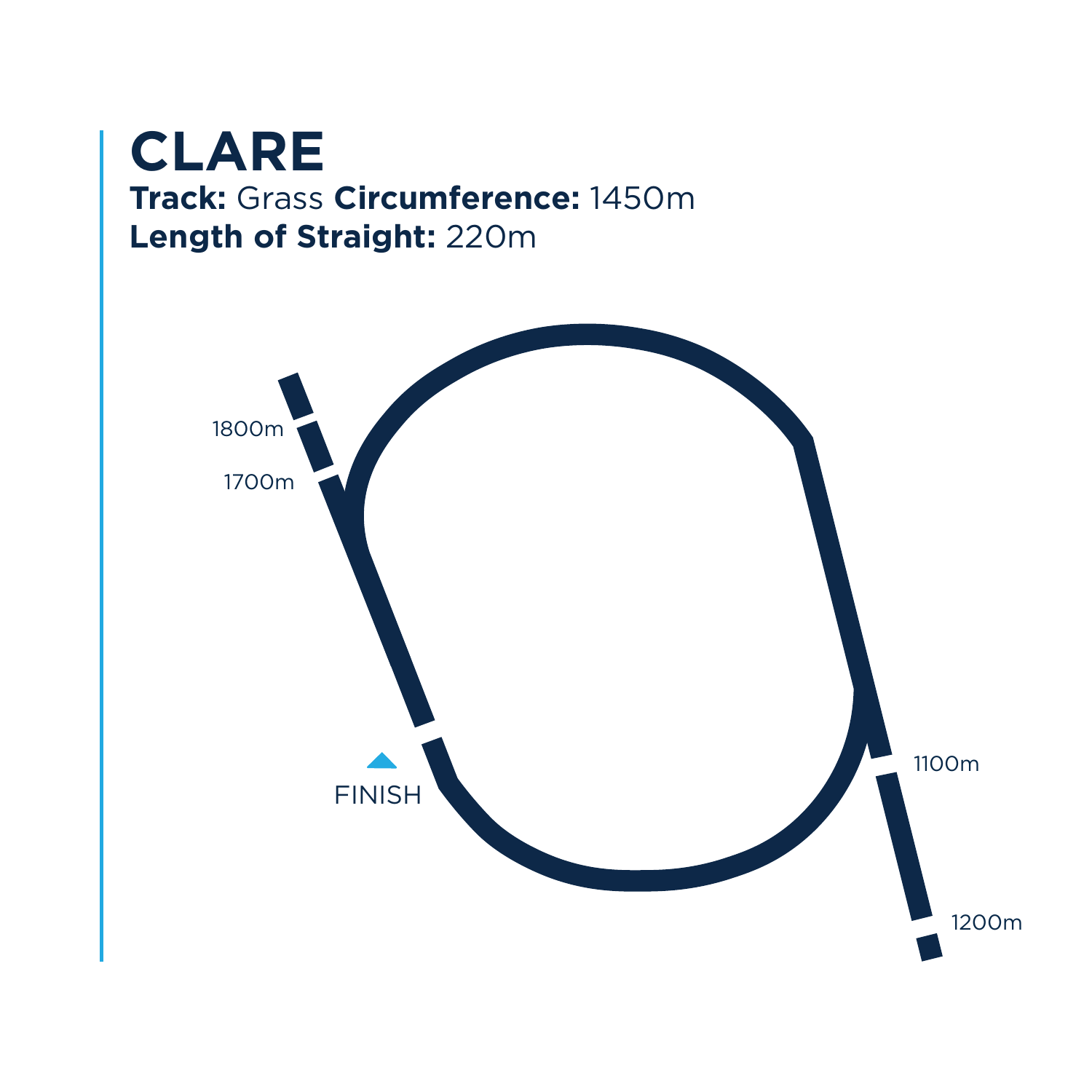### **GAWLER Track:** Grass **Circumference:** 1850m **Length of Straight:** 300m

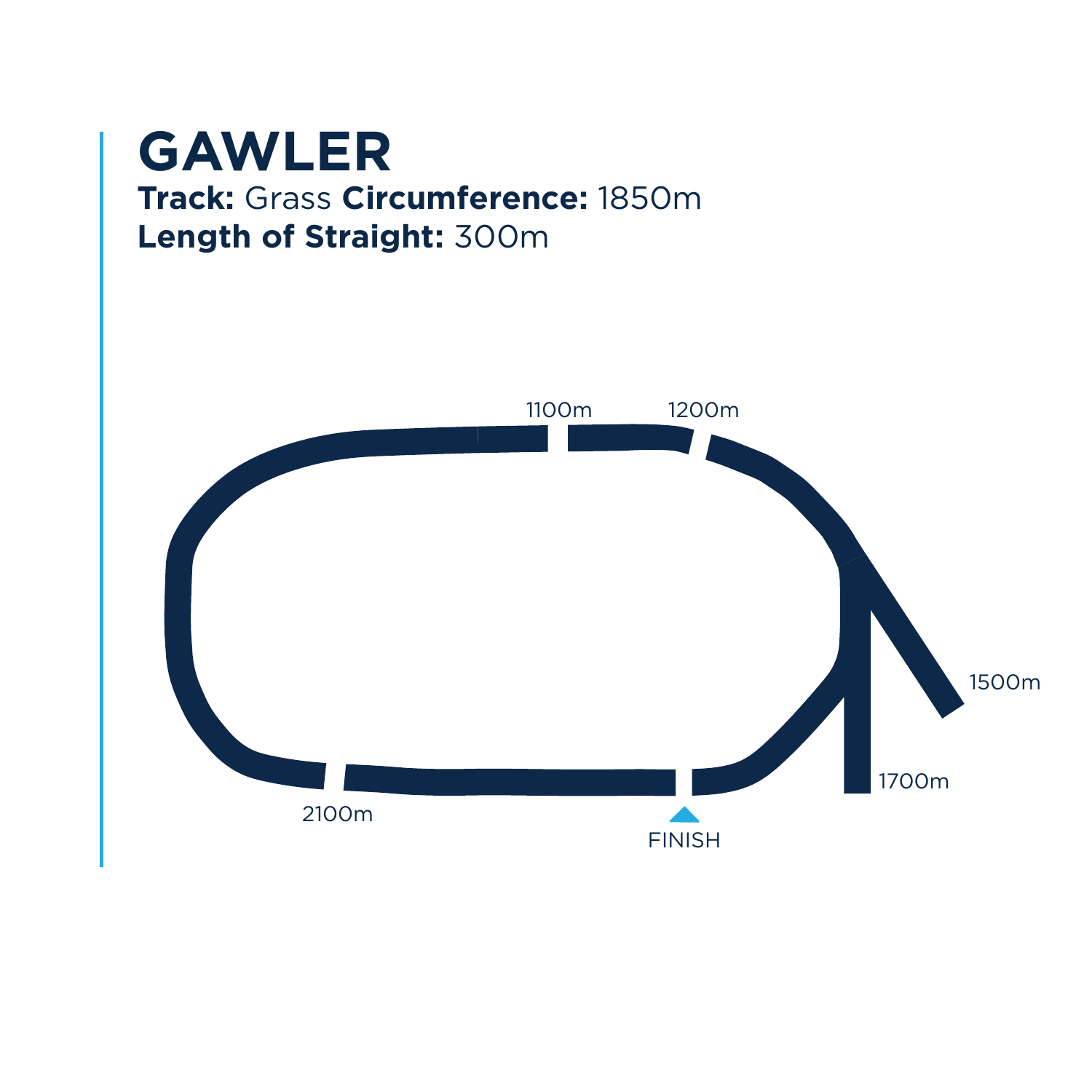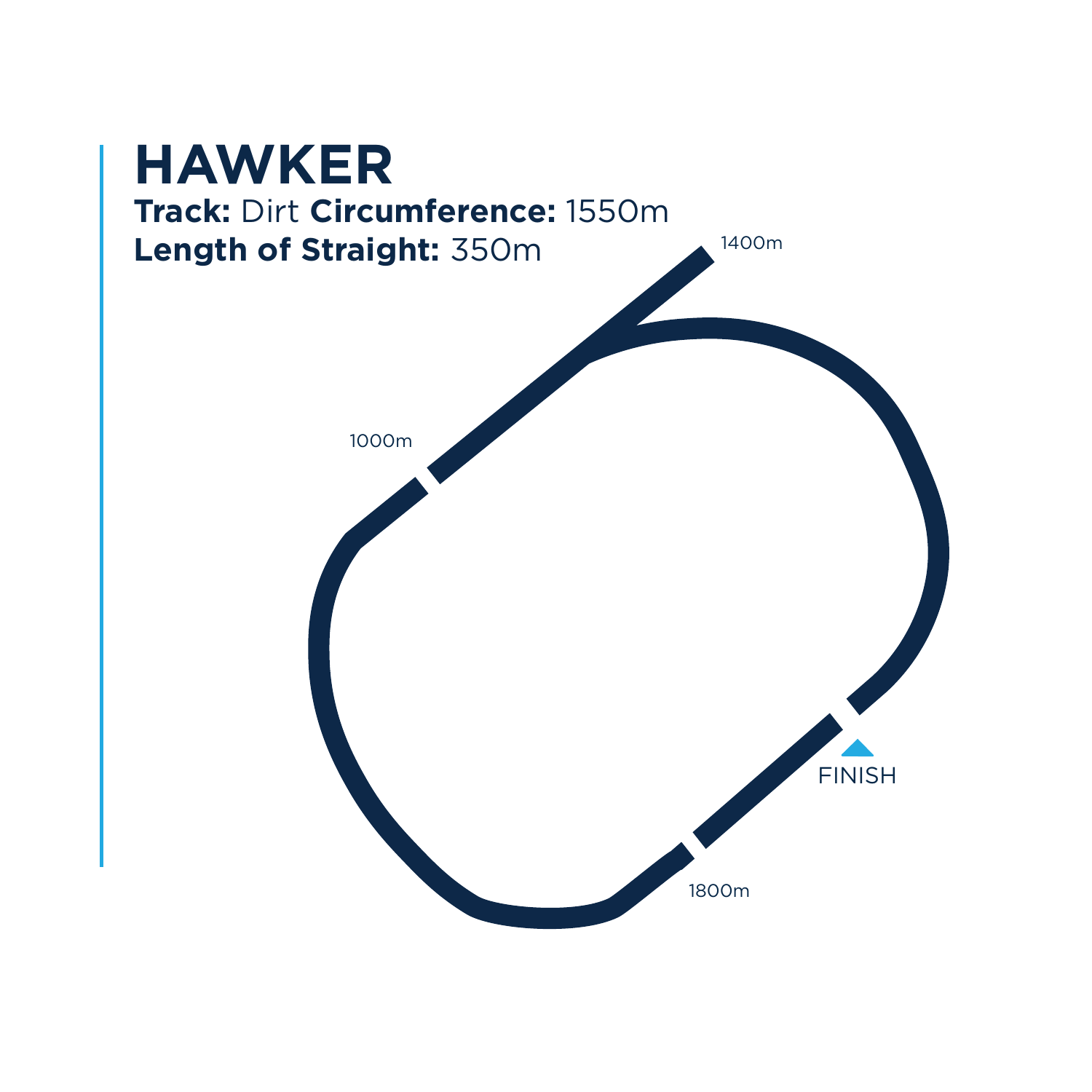## **JAMESTOWN Track:** Dirt **Circumference:** 1700m **Length of Straight:** 360m

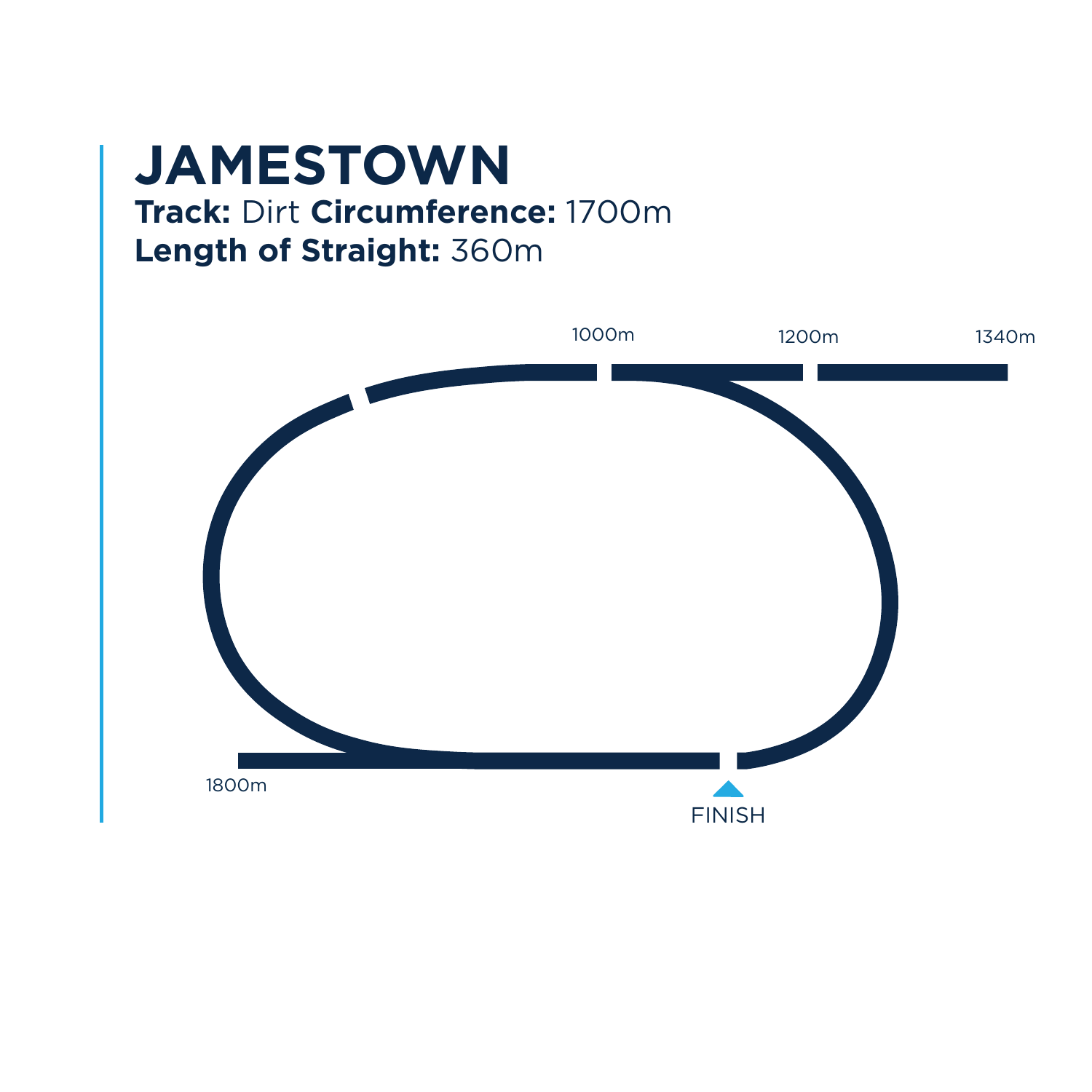## **KANGAROO ISLAND**

### **Track:** Grass **Circumference:** 1550m **Length of Straight:** 275m

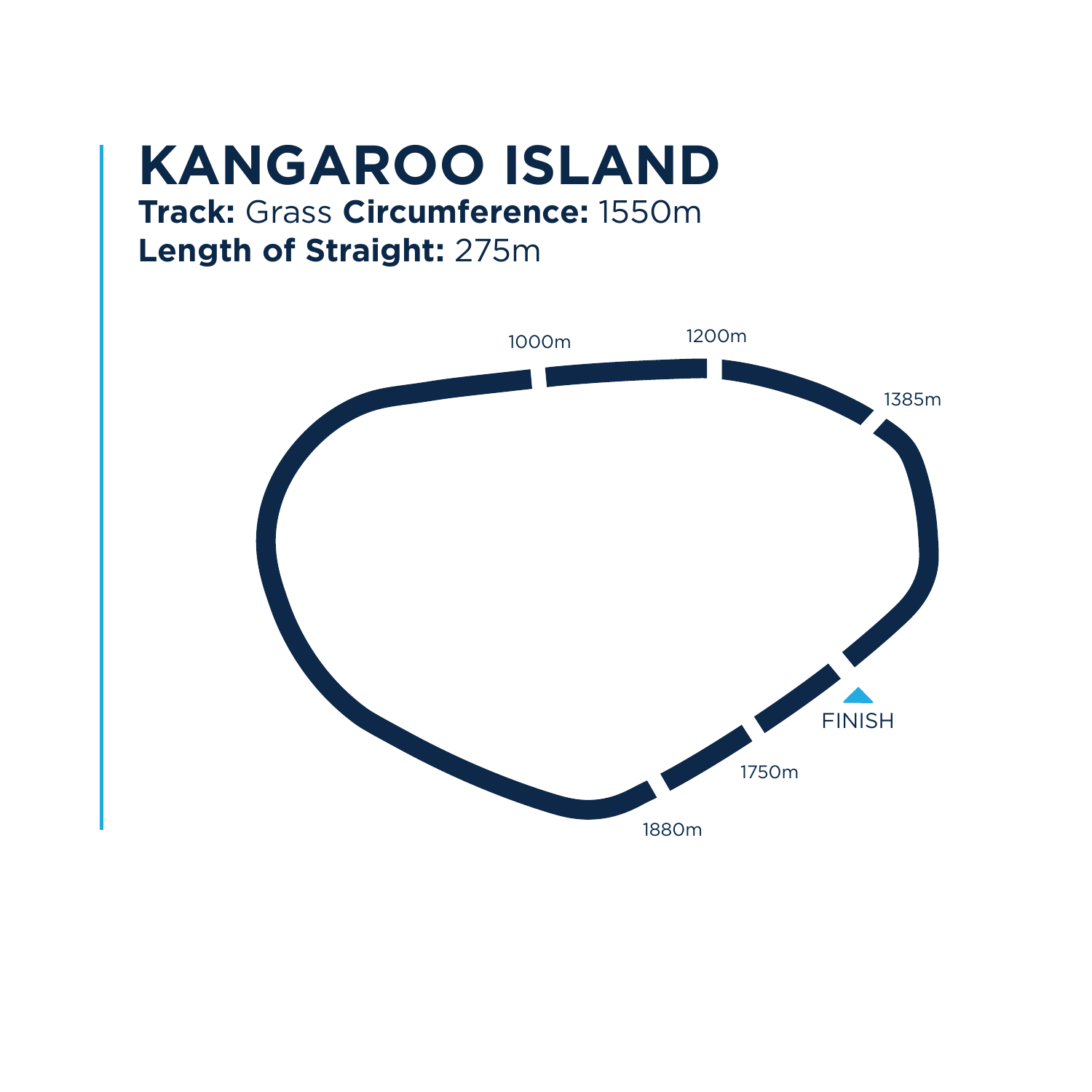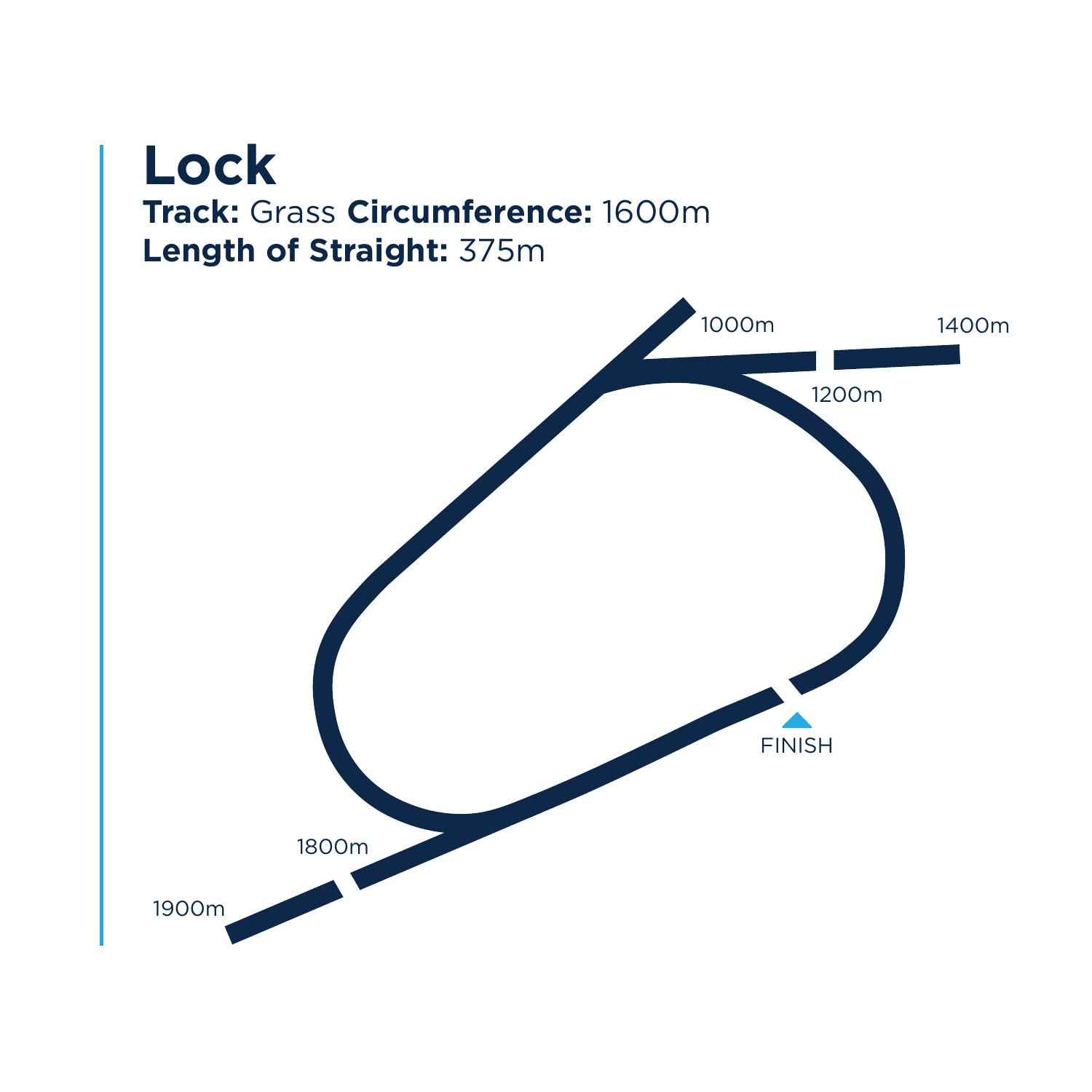## **MINDARIE-HALIDON**

#### **Track:** Grass **Circumference:** 1600m **Length of Straight:** 325m

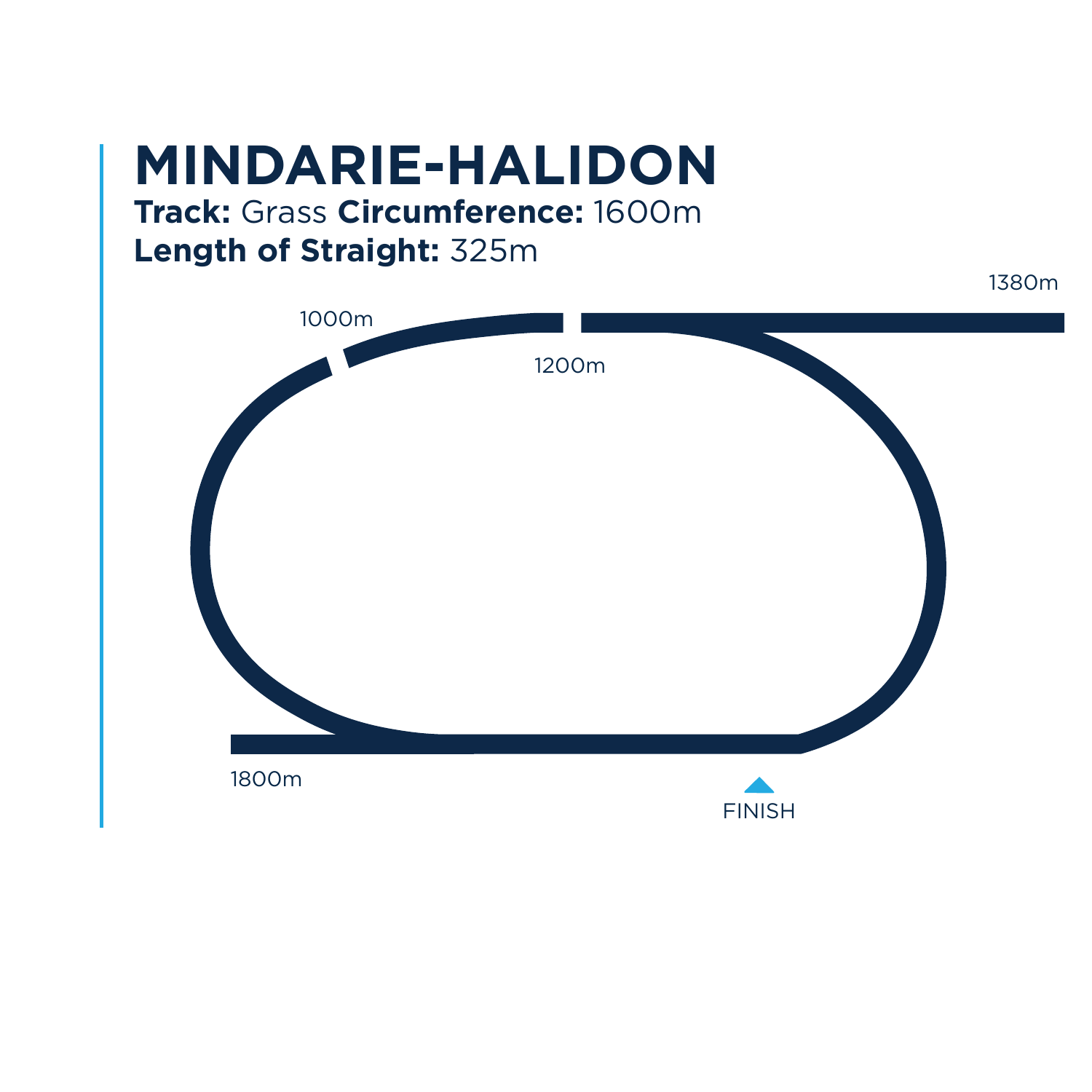## **MORPHETTVILLE PARKS**

#### **Track:** Grass **Circumference:** 2100m **Length of Straight:** 320m

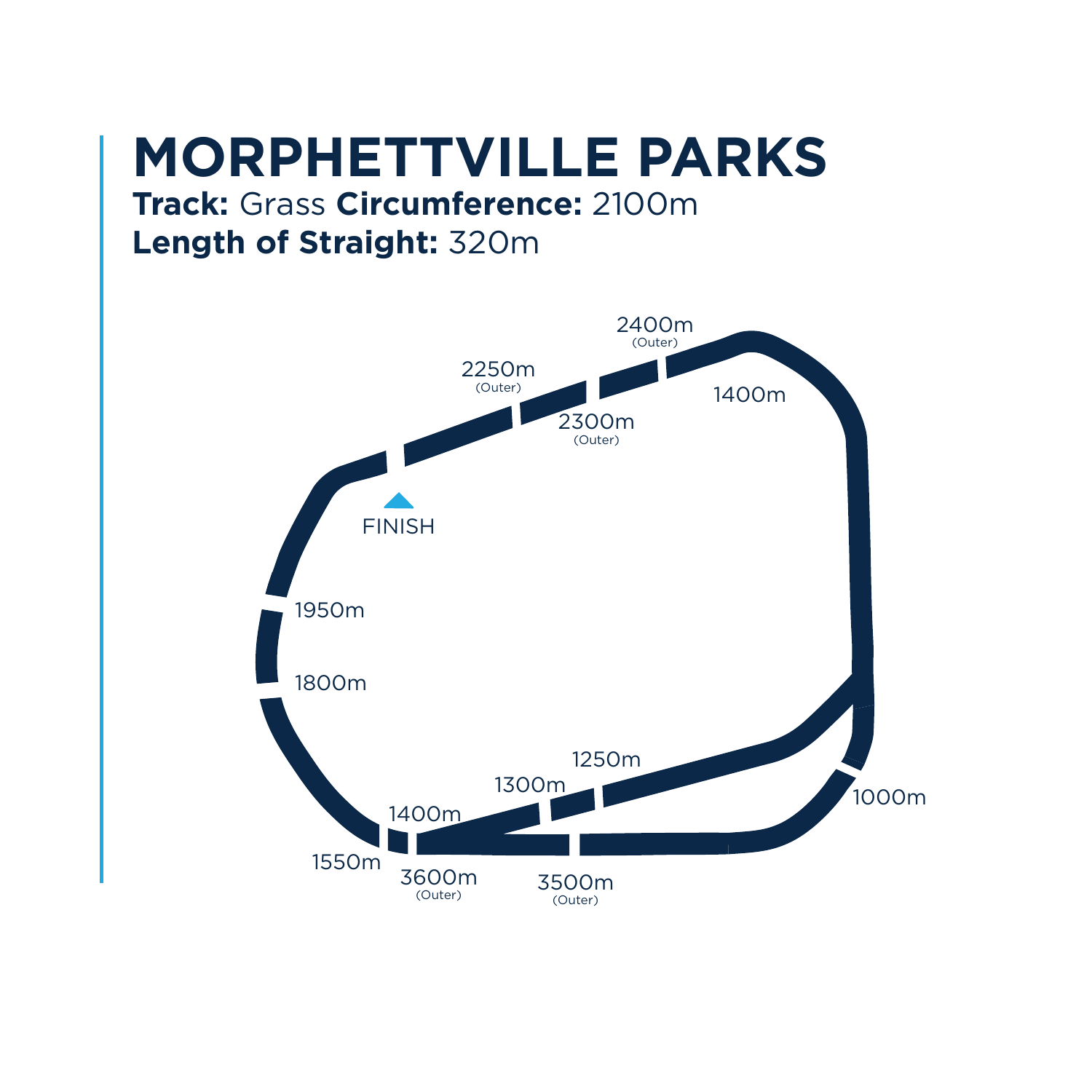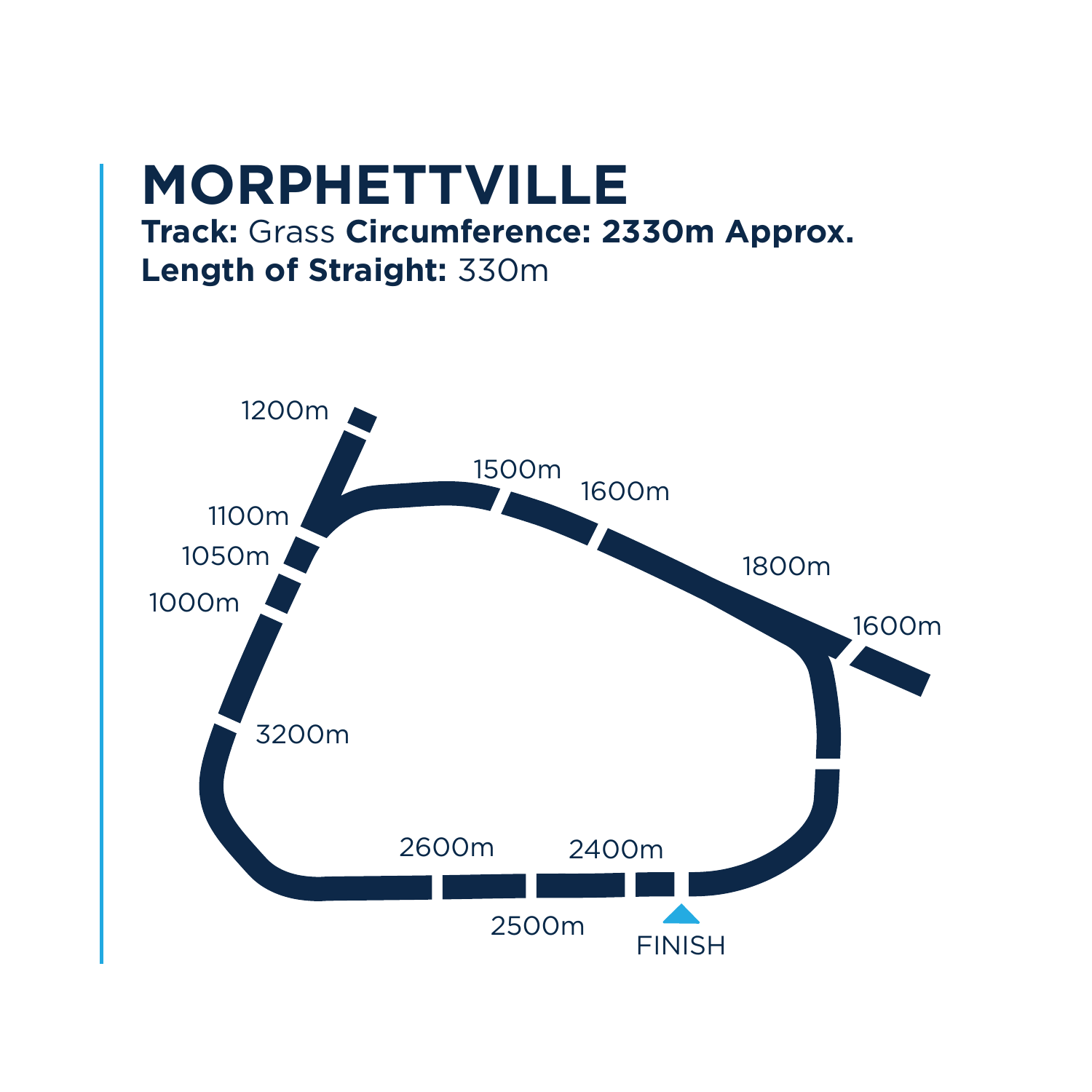

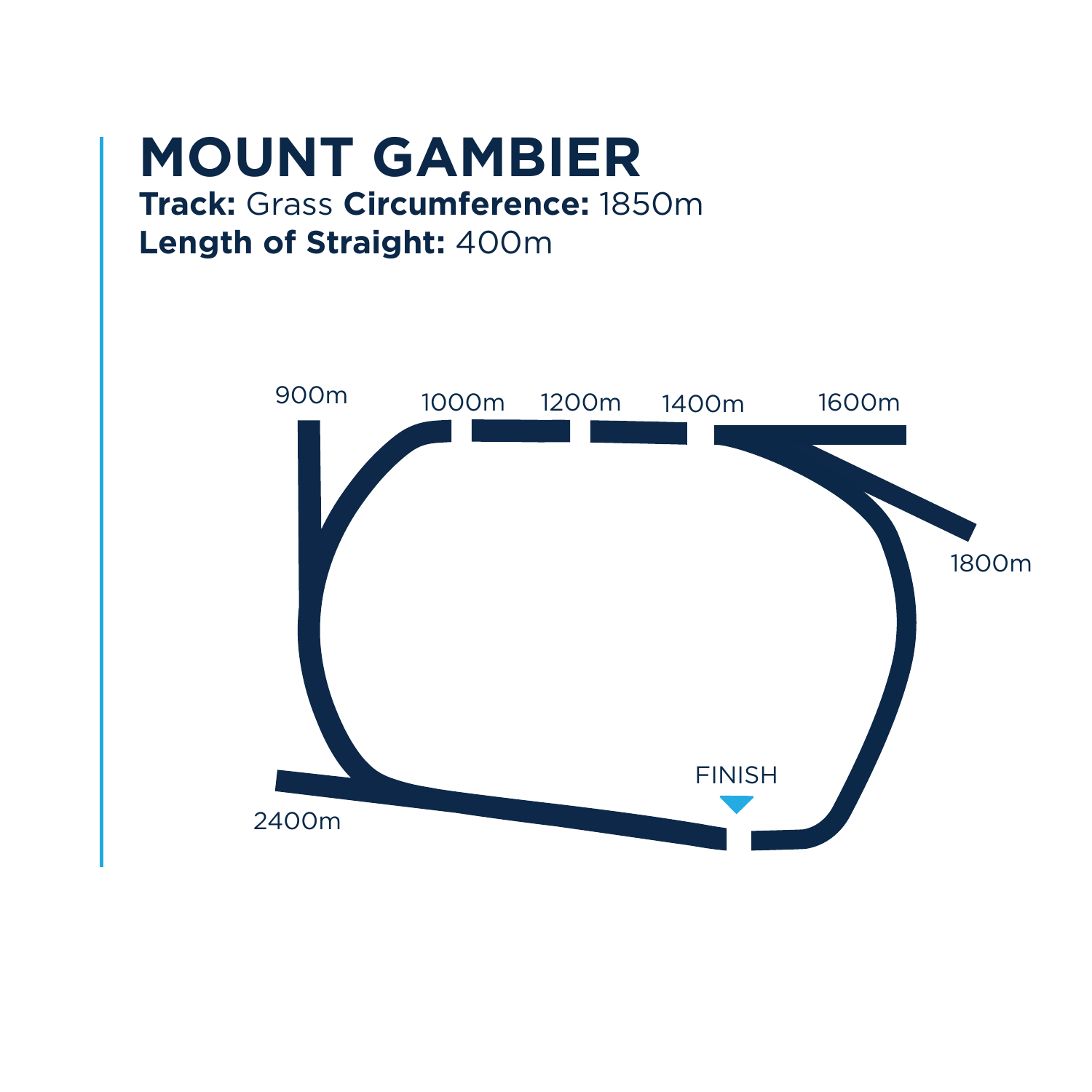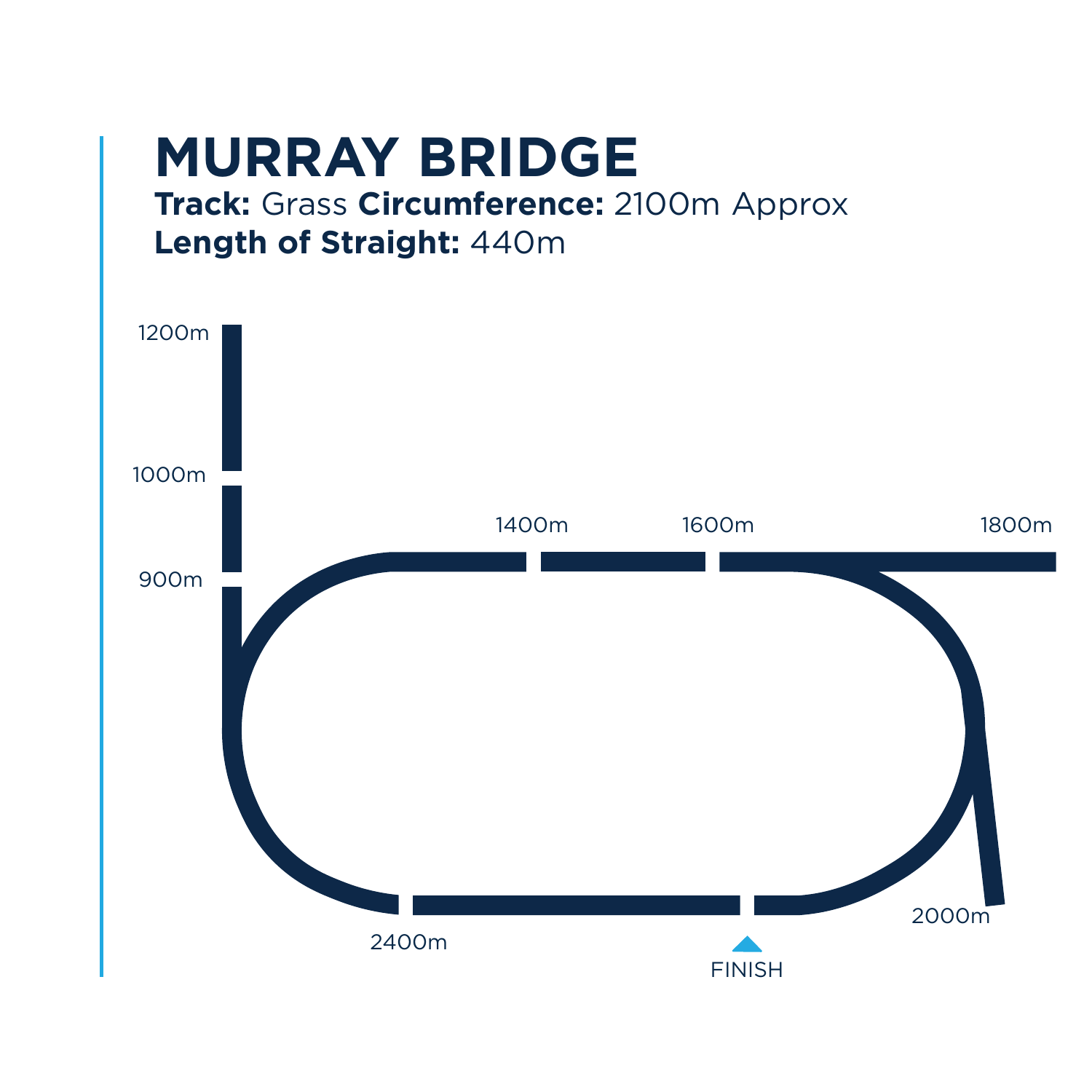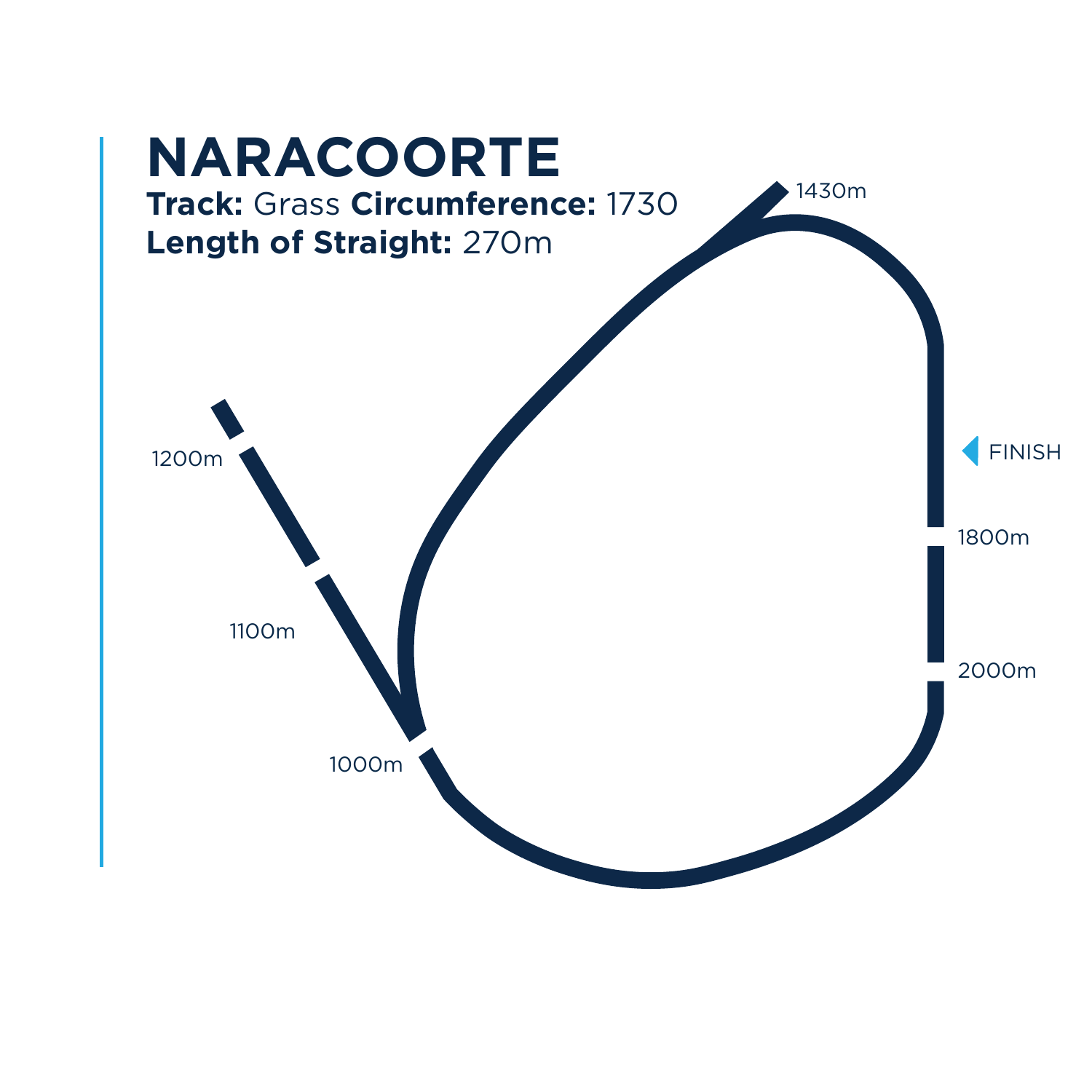### **OAKBANK Track:** Grass **Circumference:** 2100m **Length of Straight:** 320m

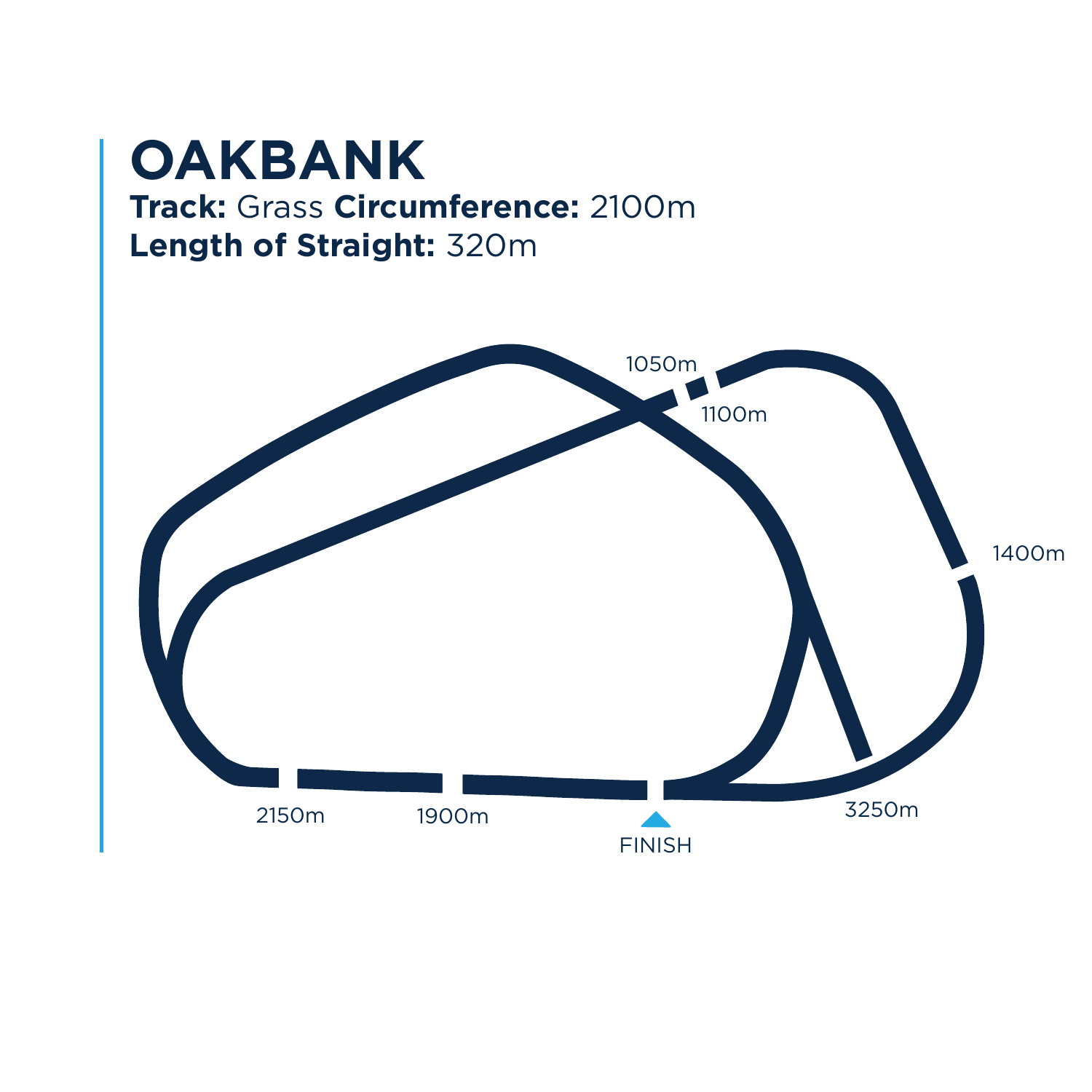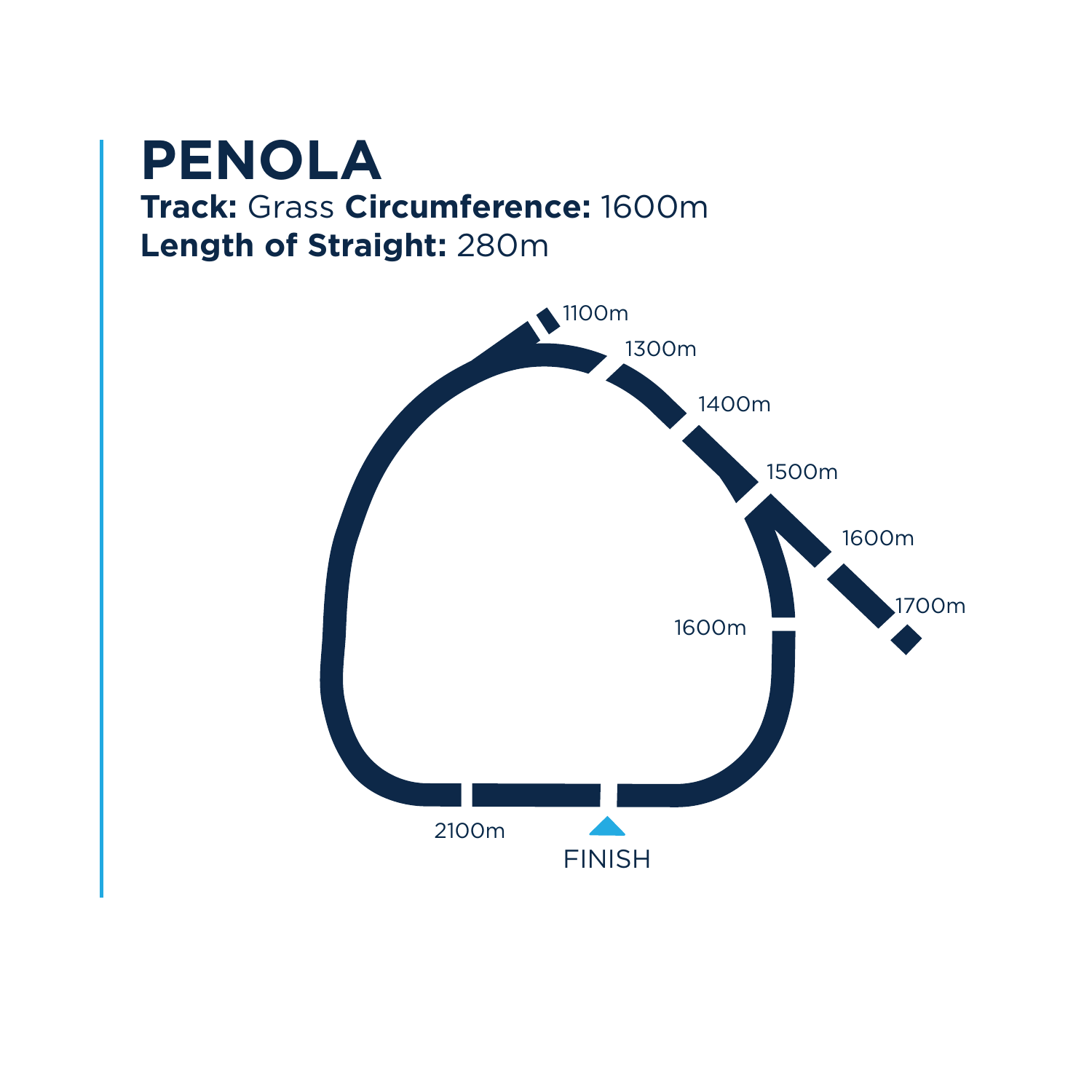## **PENONG Track:** Dirt **Circumference:** 2000m **Length of Straight:** 500m

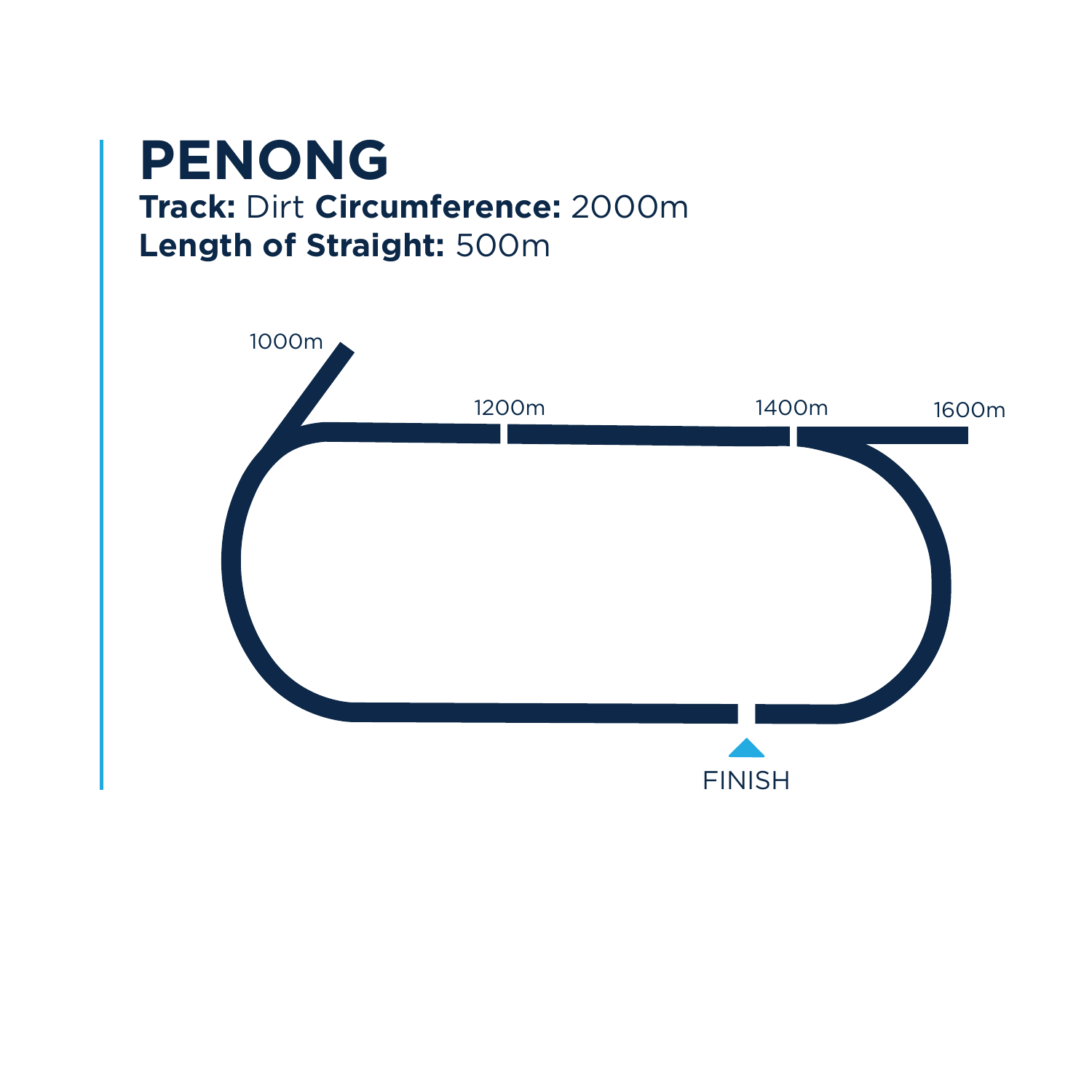### **PORT AUGUSTA Track:** Dirt **Circumference:** 2070m **Length of Straight:** 270m

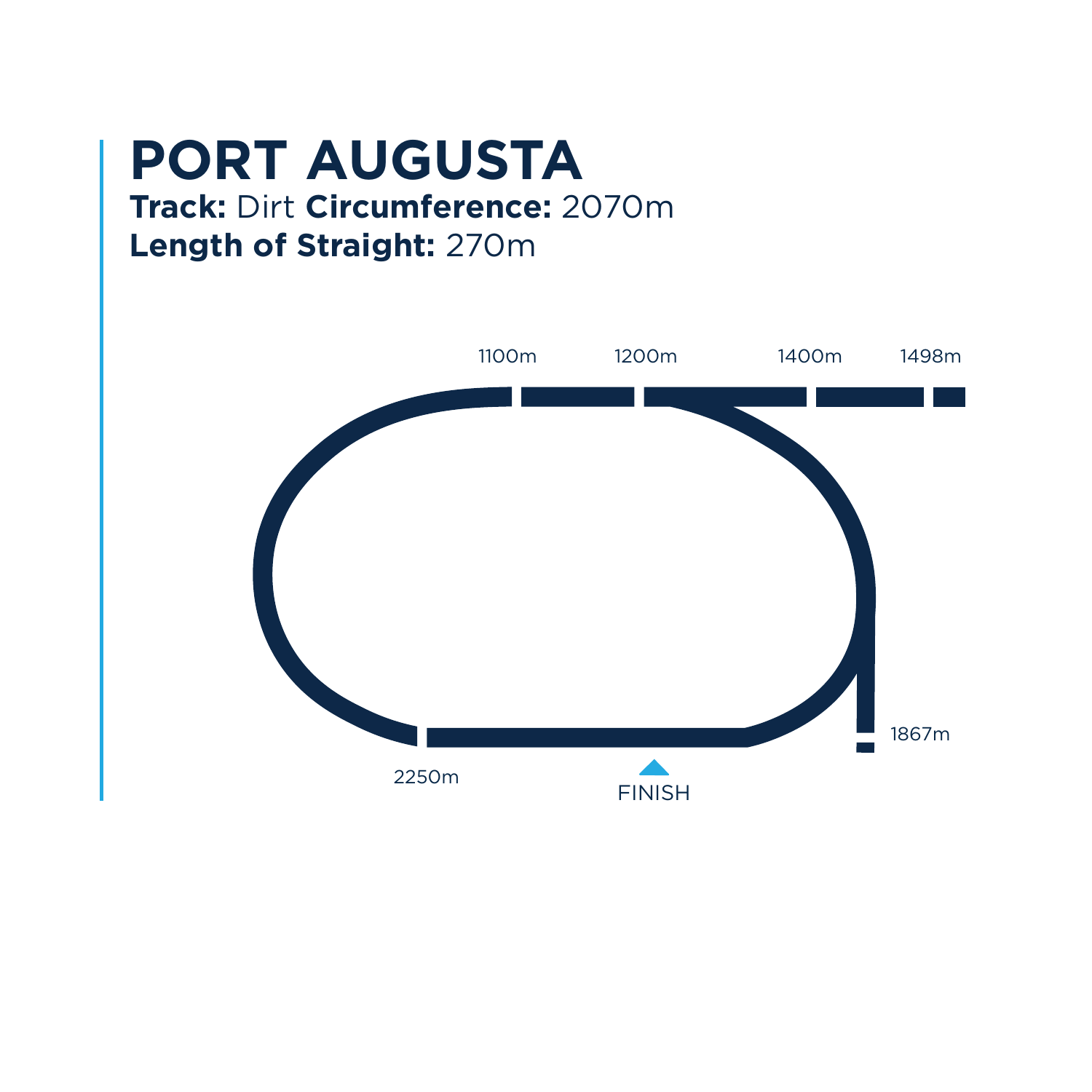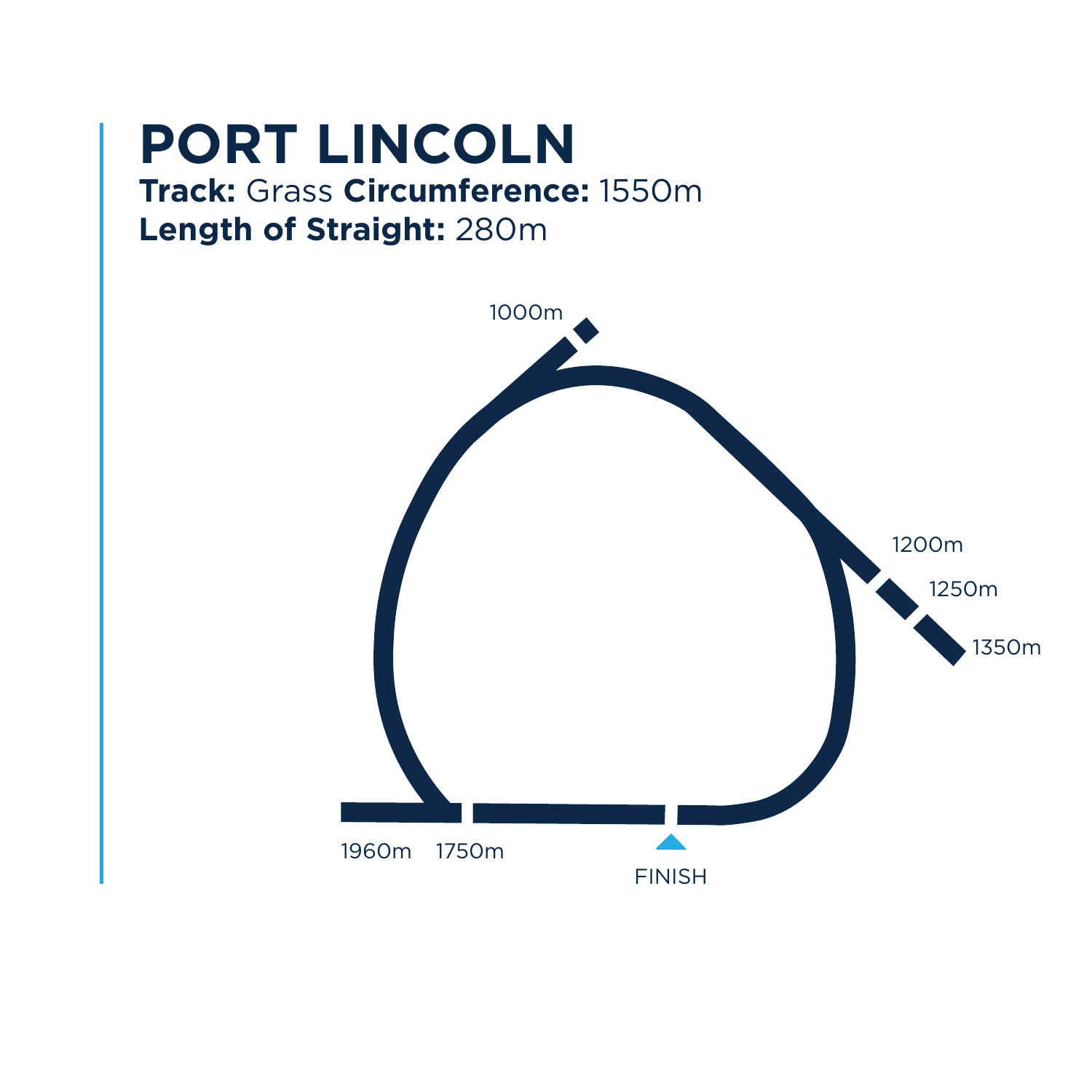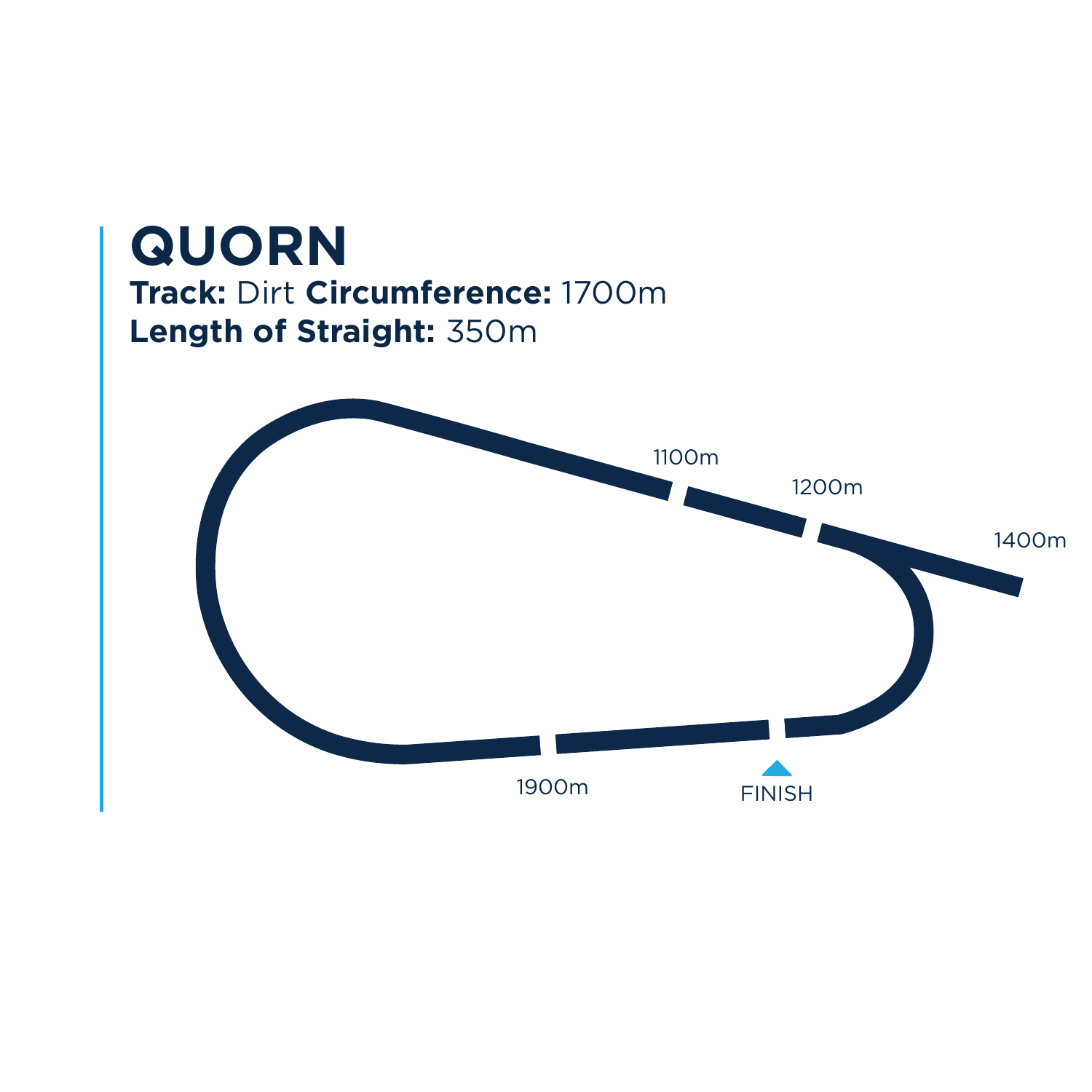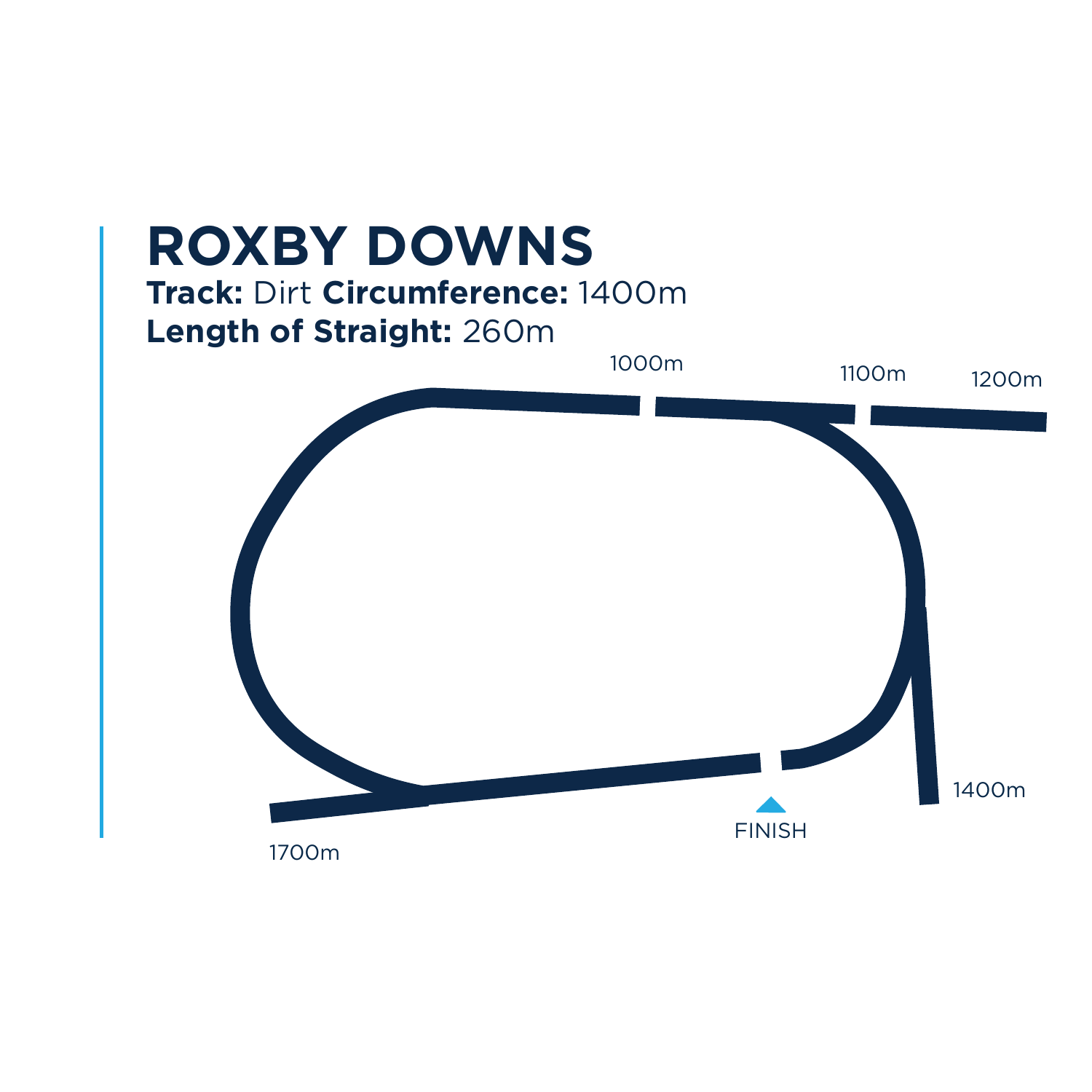![](_page_22_Figure_0.jpeg)